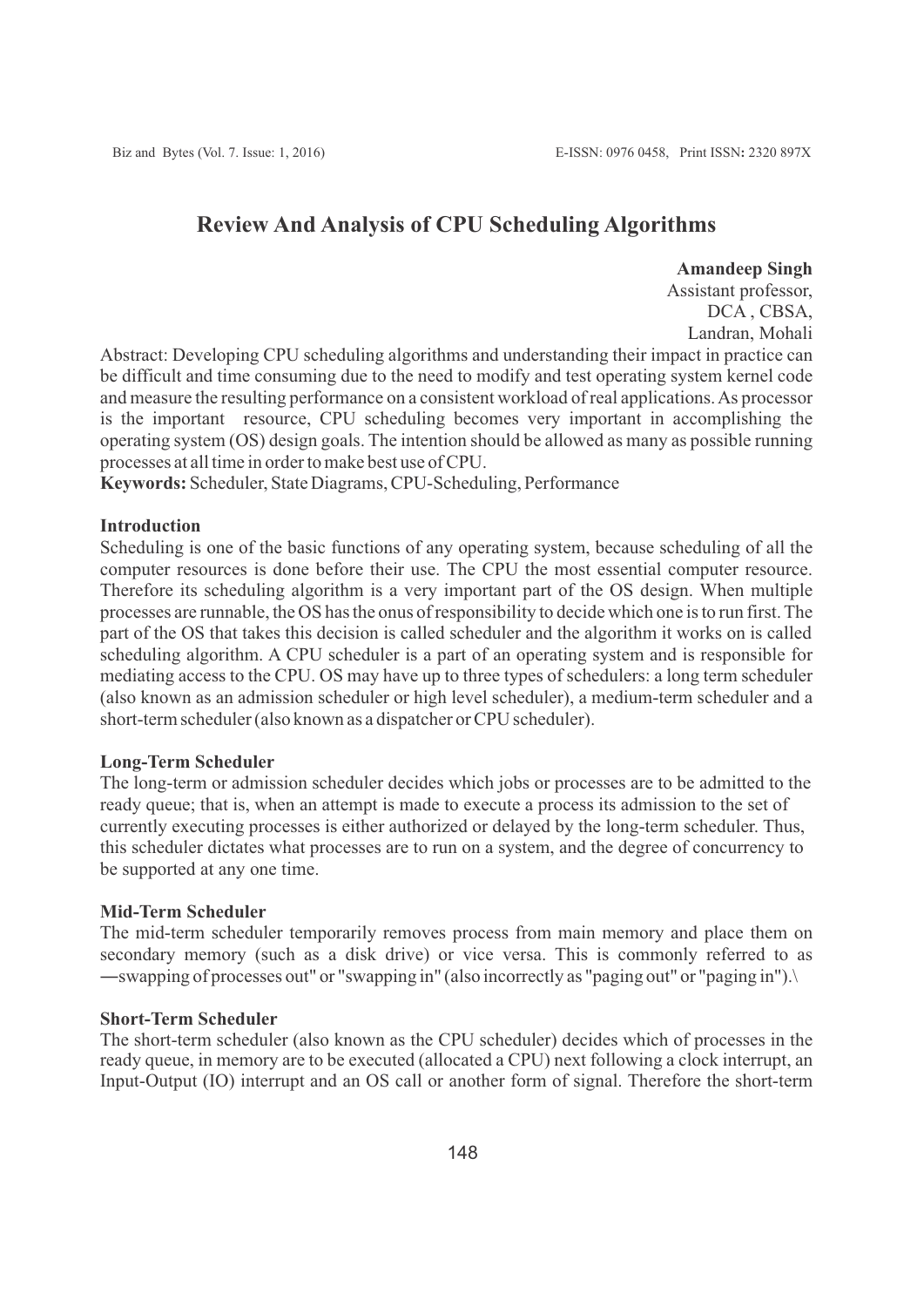scheduler makes scheduling decisions much more frequently than the long-term or midterm schedulers. This scheduler can be preemptive, meaning that it can forcibly remove processes from a CPU i.e. it can allocate the CPU (allocated to current process) to another process, or nonpreemptive (also known as "voluntary" or "co-operative"), in that case the scheduler is unable to force processes off the CPU. The success of a CPU scheduler depends highly on the design of good quality scheduling algorithm. Good-quality CPU scheduling algorithms depends mainly on criteria such as response time, throughput, CPU utilization rate, waiting time, turnaround time and. Thus, the main focus of this proposed work is to develop a generalized optimum good quality scheduling algorithm suited for all types of jobs.



Fig. 1. Process of Schedulers

Fig. 1. Shows the following states have been executed in the

CPU Scheduler.

- 1. When a process switches from the running state to the waiting state.
- 2. When a process switches from the running state to the ready state.
- 3. When a process switches from the waiting state to the ready state.
- 4. When a process terminates.

The success of a CPU scheduler depends highly on the design of good quality scheduling algorithm. Good-quality CPU scheduling algorithms depends mainly on criteria such as response time, throughput, CPU utilization rate, waiting time,

turnaround time and. Thus, the main focus of this proposed work is to develop a generalized optimum good quality scheduling algorithm suited for all types of jobs.

#### **Scheduling Parameters**

a) **CPU Utilization**: It is the average fraction of time, during which the processor is busy.

b) **Throughput**: It refers to the amount of work completed in a unit of time. The number of processes the system can execute in a period of time. The higher the number, the more work is done by the system.

c) **Waiting Time:** The average period of time a process spends waiting. Waiting time may be expressed as turnaround time less the actual execution time.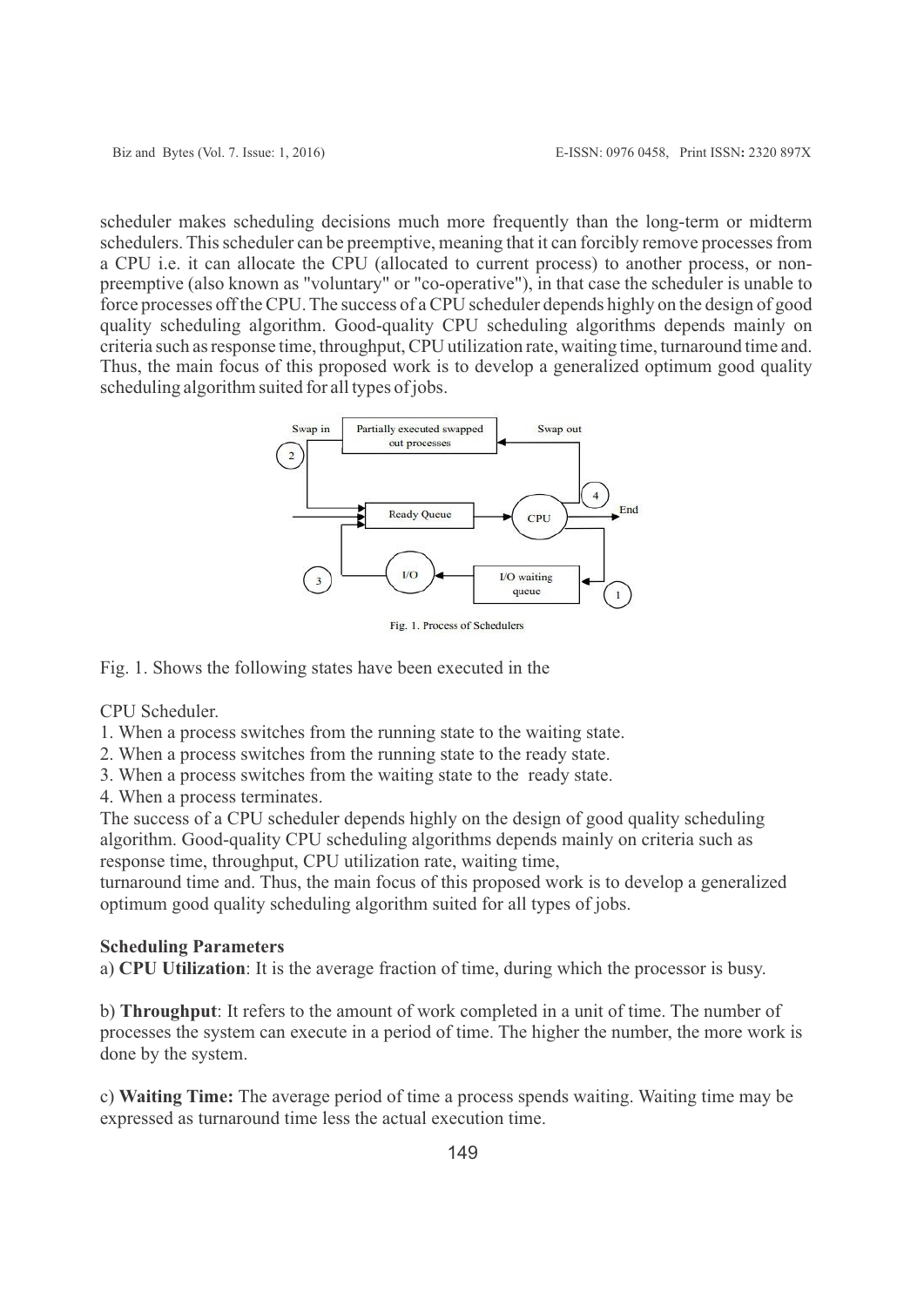d) **Turnaround time**: The interval from the time of submission of a process to the time of completion is the turnaround time.

e) **Response time:** Response time is the time from submission of a request until the first response is produced.

f) **Priority:** give preferential treatment to processes with higher priorities.

g) **Fairness:** Avoid the process from starvation. All the processes must be given equal opportunity to execute.

# **Overview of Existing CPU Scheduling Algorithms First Come First Served (FCFS) Scheduling**

It is the simplest CPU Scheduling algorithm. The criteria of this algorithm are the process that requests first, hold the CPU first "or which process enter the ready queue first is served first. The workload is processed in the order of arrival time, with no preemption. Once a process has been submitted to the CPU, it runs into completion without being interrupted. Such a technique is fair in the case of smaller processes but is quite unfair for long an unimportant job. Since FCFS does not involve context switching therefore it has minimal overhead. It has low throughput since long processes can keep processor occupied for a long time making small processes suffer. As a result waiting time, turnaround time and response time can be low.

#### **Shortest Job First (SJF) Scheduling**

The criteria of this algorithm are which process having the smallest CPU burst, CPU is assigned to that process next. If two process having the same CPU burst time FCFS is used to break up the tie . SJF can be worked as preemptive and non– preemptive in nature based on the arrival time and burst time of the processes. SJF reduces average waiting time of the processes as compared to FCFS. SJF favors shorter processes over longer ones which is an overhead as compared to FCFS. It selects the job with the smallest burst time ensuing CPU availability for other processes as soon as the current process reaches its completion. This prevents smaller processes from suffering behind larger processes in the ready queue for a longer time.

#### **Priority Based Scheduling**

In this algorithm, priority is associated with each process and on the basis of that priority CPU is allocated to the processes. Higher priority processes are executed first and lower priority processes are executed at the end. If multiple Processes having the same priorities are ready to execute, control of CPU is assigned to these processes on the basis of FCFS . Priority Scheduling can be preemptive and non-preemptive in nature.

# **Round Robin (RR) Scheduling**

It is a preemptive scheduling algorithm. It is designed especially for time sharing systems. In this algorithm, a small unit of time called time quantum or time slice is assigned to each process . When the time quantum expired, the CPU is switched to another process. Performance of Round Robin totally depends on the size of the time quantum.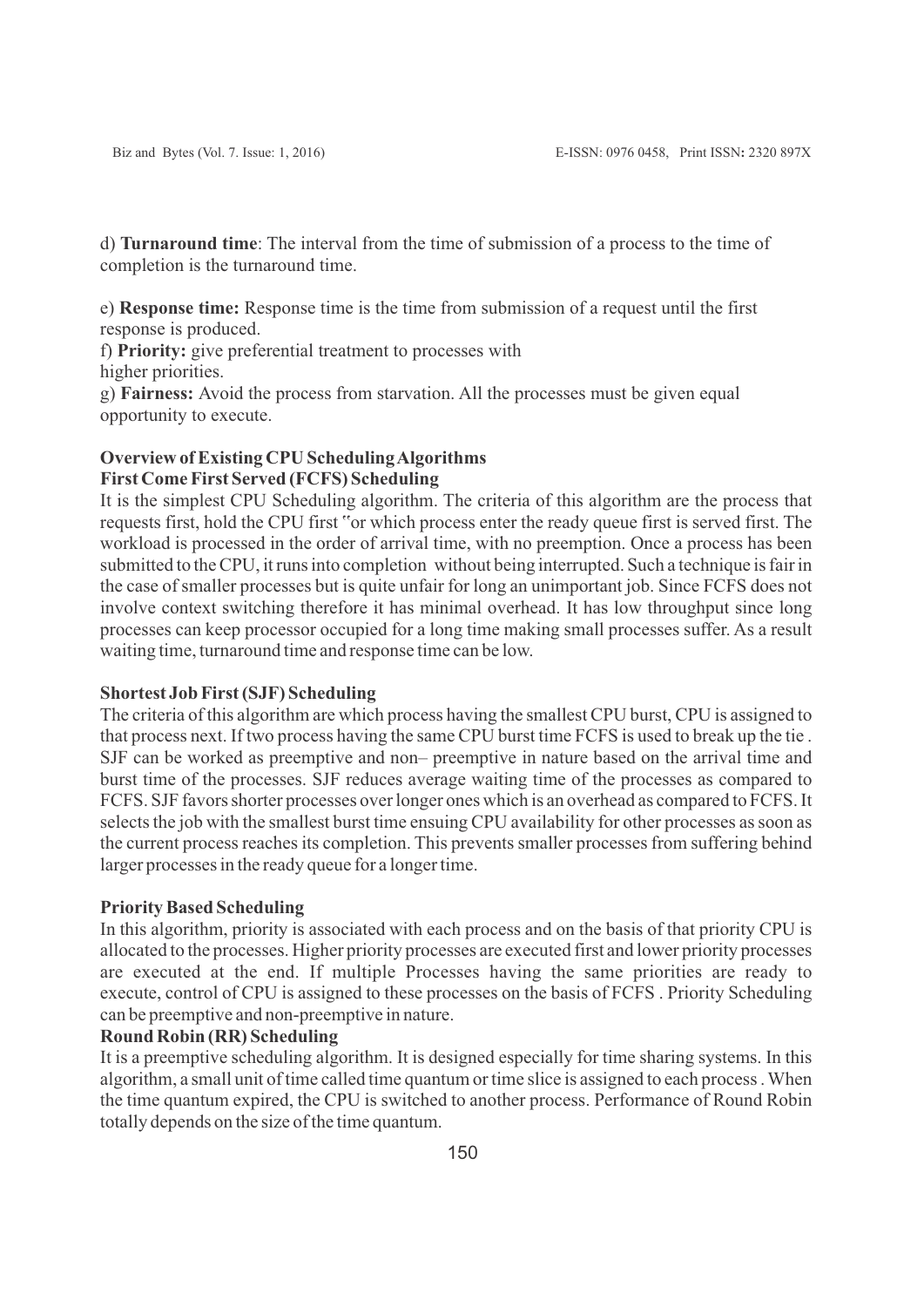

## **Multilevel Queue Scheduling**

Our first composite algorithm: partition processes into different queues, each with its own scheduling algorithm (as appropriate for that queue) Canonical example:

interactive processes use RR in one queue; batch processes use FCFS in another. Now of course we have to schedule among queues:

### Priority Scheduling

Queues have preset priorities RR scheduling; each queue is given some quantum during which its processes do work

### Multilevel Feedback-Queue Scheduling

Multilevel queues plus the ability for a process to move to another queue Lots of parameters to play with: number of queues, scheduling algorithms per queue, queue selection rules. For example, track CPU burst times and move CPU bound processes to a lower -priority queue; vice versa for I/O-bound processes.

#### Multiple-Processor Scheduling

Focus on homogeneous multiple processors: allows any available processor to run any available process. Two approaches most modern OS's do SMP:

#### **Conclusion**

The treatment of shortest process in SJF Scheduling tends to result in increased waiting time for long processes. And the long process will never get served, though it produces minimum average waiting time and average turnaround time. It is recommended that any kind of simulation for any CPU scheduling algorithm has limited accuracy.

### **Future Scope**

In this paper we analyze that the process of scheduling and the different scheduling algorithms are reviewed. The only way to evaluate a scheduling algorithm to code it and has to put it in the operating system, only then a proper working capability of the algorithm can be measured in real time systems.